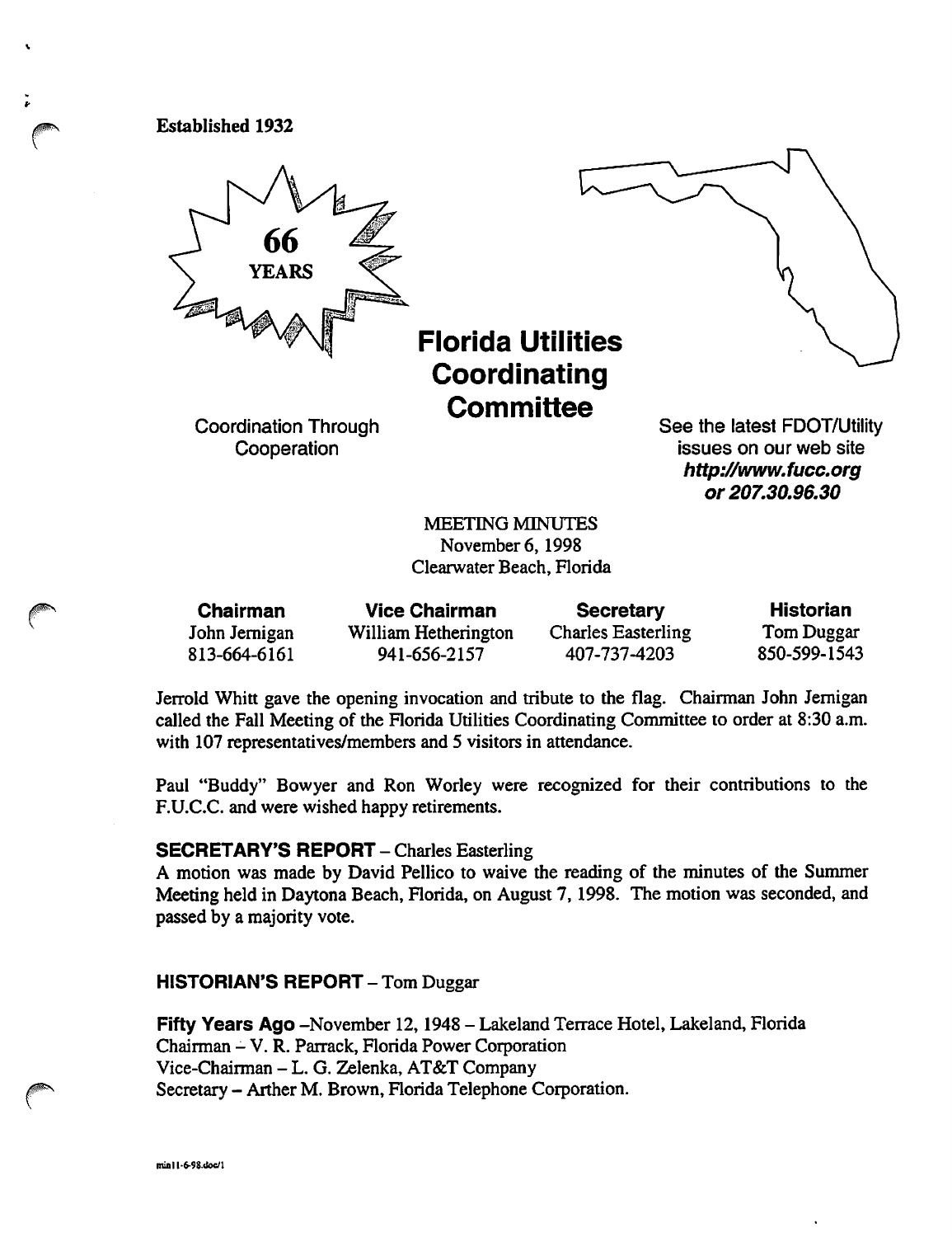Attendance - Telephone 8, Power 8, Railroad 1, Railroad & Public Utility Commission 1, Cities 1, Florida Forest & Park Service 1. Total of 20.

Old Business: The Chairman presented a written report. Subject: The moving of large objects over Public Highways. It was established from this report that common carriers are required to make application to the State Railroad Commission and the carrier will be held responsible to settle all legitimate claims for property damage.

In addition to the above stated operating authority, the carrier is required to obtain from the State Department of Public Safety, a permit either on a monthly basis or on a singular trip basis, where commodities due to their size, weight, height or length exceed that provided for under the general laws of the State. Mr. Williams pointed out that many difficulties were encountered from the moving of houses, drag-lines, etc. of unusual height by persons other than common carriers.

In view of this a motion was made and passed that the Committee direct a letter to the State Road Department upon issuance of a special permit to make movements of objects of a large size or shape along State Roads, notify the appropriate State Highway Patrol office, the Highway Patrol Cooperating with the utility along the route of move.

Twenty Five Years Ago - November, 1973 - International Inn, Tampa, Florida Chairman - A. N. Brockman, Southem Bell Telephone Vice Chairman - W. J. Hopgood, Florida Power and Light Company Secretary - H. V. Gardner Jr., Orlando Utilities Commission

Attendance - Telephone 17, Power 12, Gas 5, DOT 7, Consultant 1, Cities 4, Cable TV 1, Others 1. Total of 48.

Two members who attended that meeting are still active today: Ken Hood and Jim Haynie, both with the FDOT.

Chairman of the Plant Protection Subcommittee made an interesting presentation of information gathered on the recent inspection trip taken by members of this sub-committee to Hyattsville, Maryland and Syracuse, New York to observe their plant protection systems in operation. Slides were used to emphasize the points of interest. A rather lengthy discussion followed concerning the need for such a program. Mr. Pop Edwards with AT&T Long Line requested assistance of the group in putting together a package of cable hazards and protection methods to be used in conjunction with the Committee's report when presenting the recommendation to various groups about the State who may be interested in implementing such a one number plant protection call system.

Mr. Ken Brown reported that he has received communication from Visual Products Corp. concerning demonstrations that had been performed with traffic cones that were internally lighted for night use. Since this Committee is interested in eliminating the old Class B barricade because of its bulk and ease of being knocked over and at the same time the Traffic Control Manual is in process of being revised and reissued in the near future, it would seem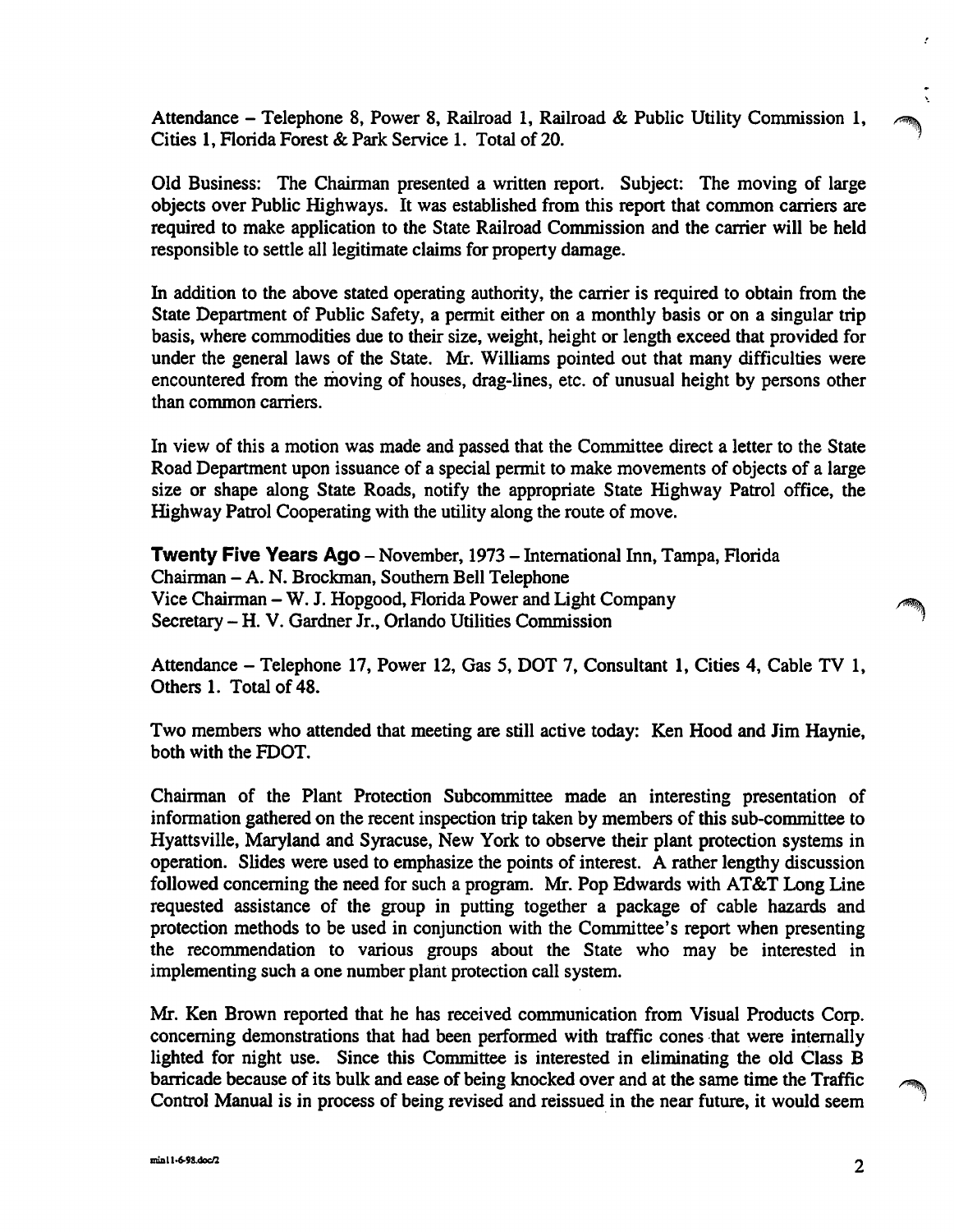very opportune at this time to consider a product such as the intemally lighted cones and possibly incorporate this in the drawings of the revised "Manual". Mr. Brown pointed out that the Committee has produced drawings of urban conditions which created problems and presented them to the Traffic Control Committee in the D.O.T. some time back only to have them rejected. He further pointed out that we were continuing to have problems complying with the Traffic Control Manual and if it were possible to red3esign some of the traffic control methods, in particular the elimination of the Class B barricades, certainly we would be in favor of doing this.

The guest speaker from Power-Tel-Utility Sales presented an extremely interesting talk on a recently developed technique for subsurface profiling of buried plant.

### **TREASURER'S REPORT - Cheryl Ritter**

A new account was established in the F.U.C.C.'s name with a beginning balance after the Summer Meeting is \$4,881.13.

Chairman Jemigan recognized Thomas F. Kennedy of Florida Power Corp. as co-recipient of the "Liaison Person of the Year" award.

# FLORIDA DEPARTMENT OF TRANSPORTATION UPDATE - Ken Weldon

Mr. Weldon recognized Nancy McKown as a new member of his office, and Greg Williams for his efforts with updating the internet forms.

The FDOT is currently working on updating its forms. These new forms will be posted on the FDOT's intemet web page. Forms downloaded will be in WordPerfect v6.1 except for the Utility Permit, which will be in WordPerfect v5.1 until after the rule making process has been completed.

- Utility Relocation Schedule (10-98 rev.) has now included a certification statement.
- The FDOT's lighting maintenance agreement is being worked upon.
- Adopted 5-year work program is planned to be on the site.
- Links to other sites will be included soon.
- Utilities will soon be asked to revise their certificate of incumbency forms.

There is a UAM and permit rule-making workshop scheduled for 1:00 PM on Friday, November 6, 1998. The FDOT's intent is to go on December 2 for a final rule change. Should any organization be preparing to challenge, it must be filed within 21 days of the workshop.

A presentation was made to the executive committee, which met on September 16, about advanced utility relocation. Approval is pending funding resources for the selective clearing.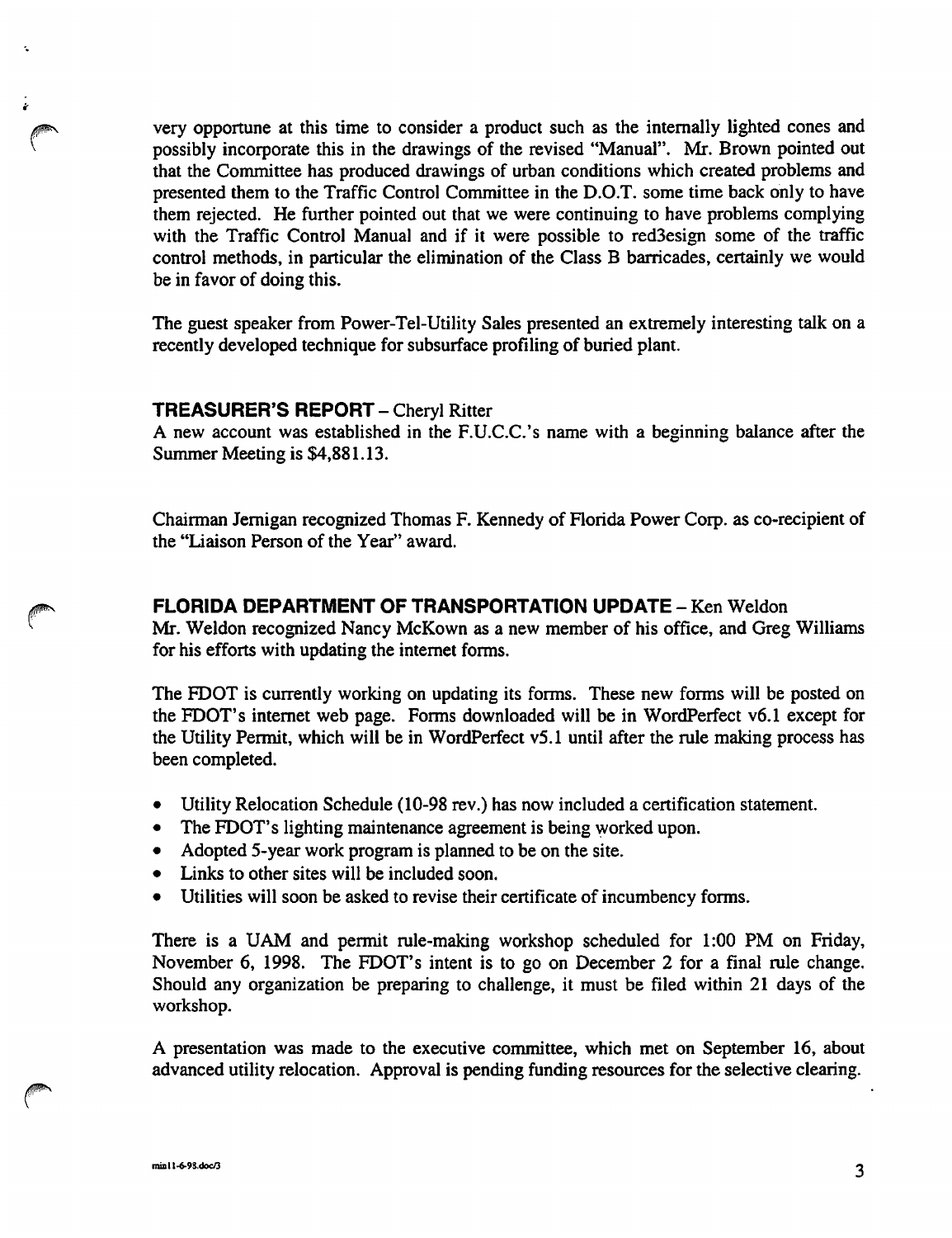The Joint Participation Agreement research project with Tampa Bay Engineering has been expanded and extended to the end of November. The Report should be available some time in December.

FDOT training will be ongoing.

The FOOT wants to have a new statewide Task Team for the JPA—^How to best implement the benefits from the research project. Finalize the JPA handbook and the utility user's handbook. These should be available in the  $1<sup>st</sup>$  quarter of 1999.

Mr. Weldon will be participating in the next statewide construction meeting, tentatively scheduled for January 1999. Input is needed from the utilities regarding problem issues.

GUEST SPEAKER - Margo B. Hammar - GTE, Assistant Vice President of Government Affairs for Florida and Georgia

Communication and Facilities Management.

Telecommunications Act of 1996—Section 253. Removal of barriers to entry.

- In general—telecommunication companies have the right to provide service
- State regulatory authority—can impose requirements to preserve this right
- State and local government authority—management of public rights-of-way

Municipalities, Incumbent Local Exchange Companies (ILEC), and the FCC all have an interest.

- FCC issues—state and local advisory committees, and Section 253 preemption.
- Municipal issues—preservation of municipal authority. Section 253 preemption, management of rights-of-ways.
- ILEC issues—equal access to rights-of-ways, terms of occupancy.

Chairman Jemigan presented a speaker appreciation award.

Ms. Hammar's PowerPoint presentation can be found on the FUCC web-site with the current minutes.

### BUSINESS SESSION

Damage Prevention Convention—^Dan Buol

December 2-4, 1998—Atlanta, GA

Sponsored by the Underground Focus Magazine

Next year is planned for Los Angeles, CA, and the following year will probably be in Orlando, FL.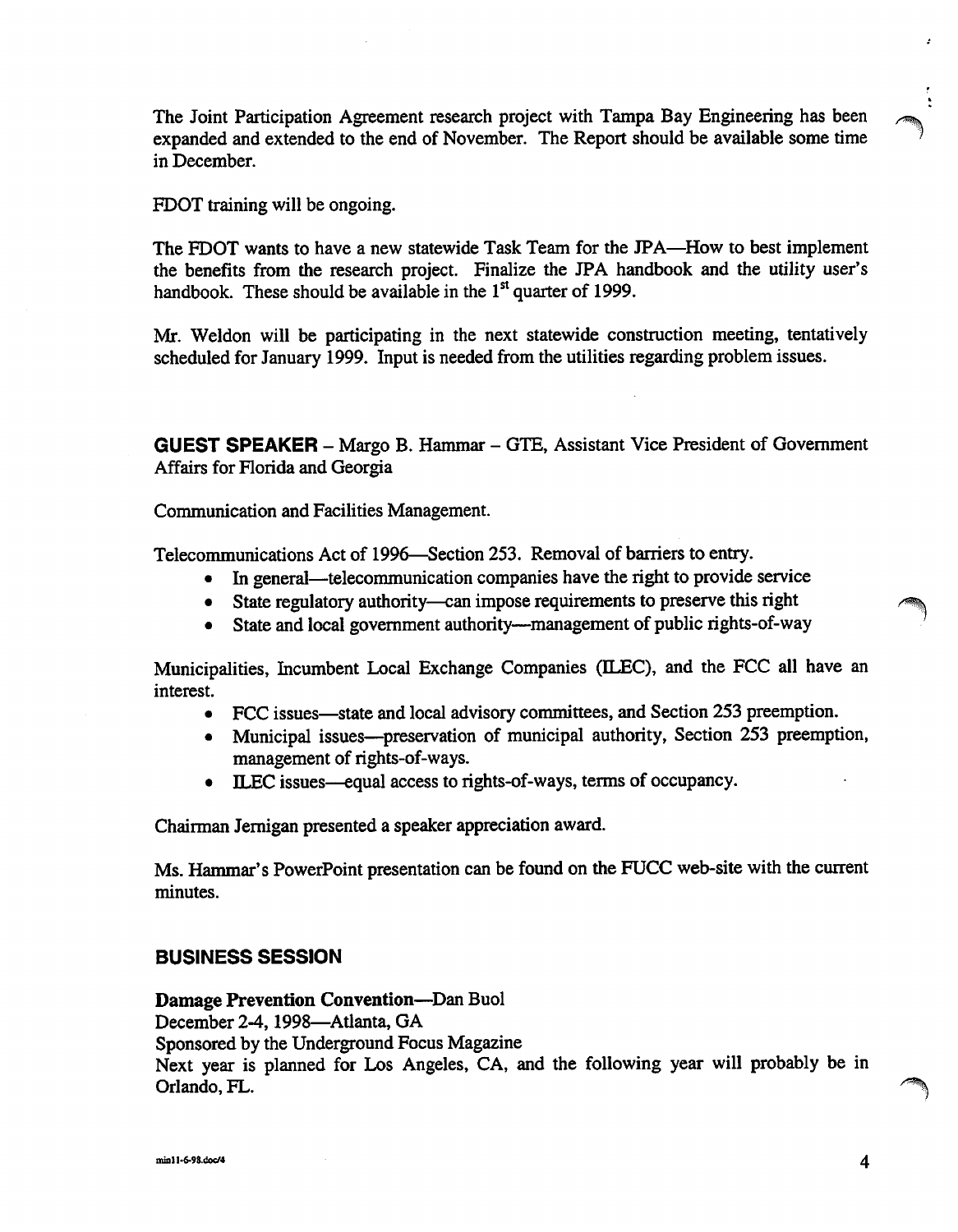# FDOT DISTRICT REPORTS

### District I - Jerrold R. Whitt

 $\overline{a}$ 

The District I Semiannual Meeting was held on September 9, 1998, at the City of Palmetto Golf & Country Club. 75 were in attendance. The next meeting will be held in March of 1999, site and date TEA, possibly in Sebring area.

#### District II - Vince Krepps

A Utility Liaison Meeting was held June 1, 1998 at Holiday Inn, Lake City, Florida. There were 95 in attendance.

During the morning session there were demonstrations on directional boring from Molehead Directional Boring, Palm Coast Vacuum Excavation, Tampa Bay Engineering, and Utilitiscope Corporation. In the afternoon session, Vince Camp discussed the 5-year construction plans.

### District III - Chris Black

The last District HI Utility Liaison Committee was held on August 28, 1998 at the Chuckwagon restaurant in Chipley. Viewed film on traffic safety. Brian Blanchard from District Design gave a presentation on advanced clearing and grubbing to allow utilities to relocate early. Hal Gore, District Utility Engineer, gave an update on utility negotiations performed by consultants. JPA research survey was discussed, as well as an update on the 5 year construction plan. Vince Camp, District 2 Utility Engineer, gave and excellent presentation on suggested improvements on the utility adjustment plans. Freddie Simmons wrapped up the program with an update from the Central Office Design. The next meeting will be held in late February, date and place TEA.

### District IV - Rocky DePrimo

The District IV Utility Office continues to mail out its monthly production and letting status report to all utilities involved on highway projects. This past quarter District 4 began mailing final construction plans seven months prior to the beginning of highway construction to involved utilities, hoping to encourage as much advance relocation as possible.

#### District V—Joe Nero

The District V Liaison Conference is scheduled for January 1999, site and date yet to be confirmed.

New District Utility Engineer, Mr. William (Bill) P. Richards, assumed duties as of October 16,1998. Bill is replacing Richard Taylor who retired July 31,1998.

District VI - No report.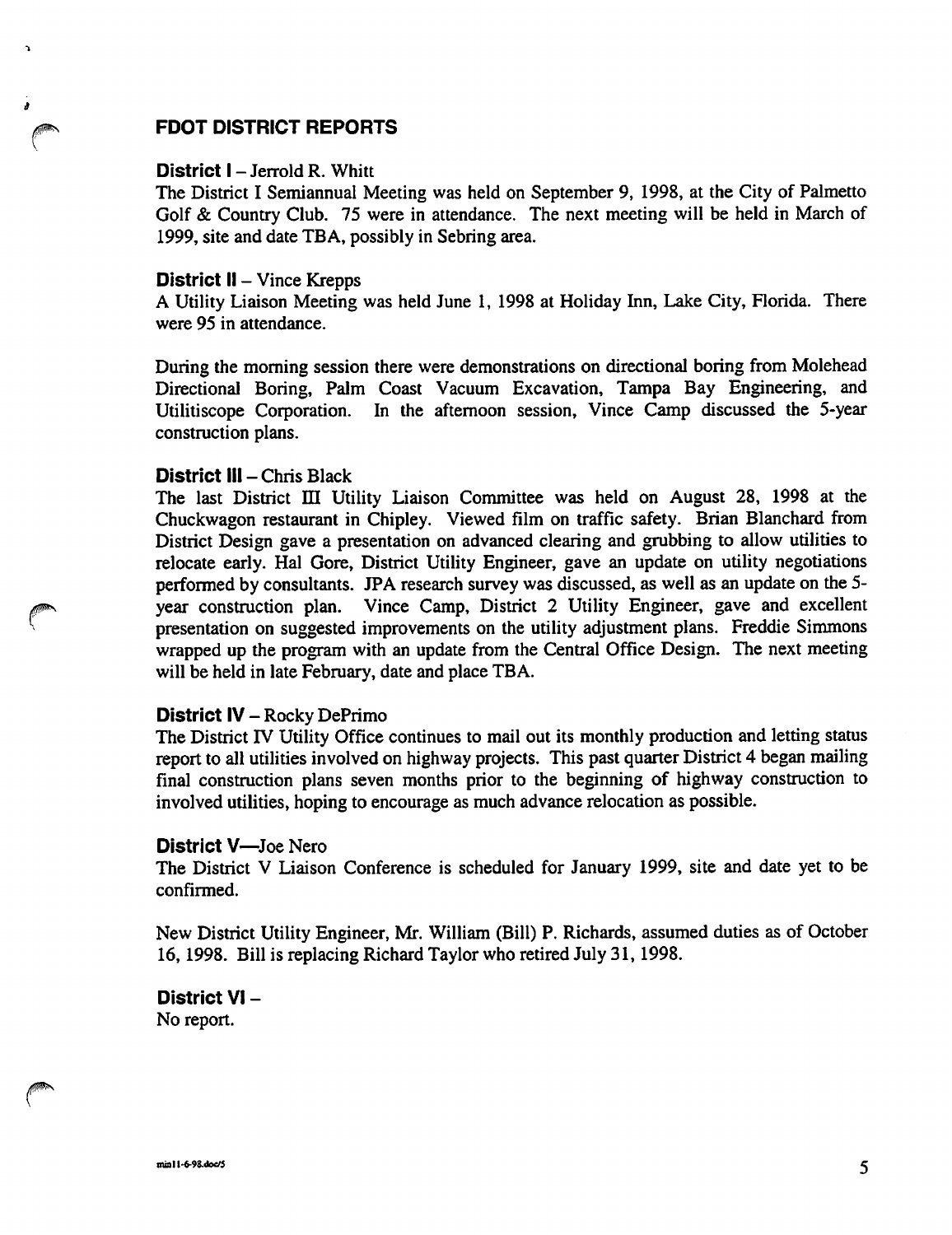# District VII - Hank Humbert

Last liaison conference was held on September 18,1998. 110 in attendance at the Plantation Golf Resort in Crystal River.

Guest Speakers included:

- Jack King, Dir. of Production, District 7—ISTEA and TEA-21 Bill.
- Mike Coleman, District Project Management Eng.—New 5-year work program.
- John Jenkins and Jeff Lowe—JPA Plans and Preparation
- Jim Haynie and Chris Pecor—Suncoast Parkway projects update.

Golf Tournament sponsored by TBE.

Next meeting will be held in March 1999, date and time TEA, to be held in the Bay area. The format will be more of a workshop format.

# TURNPIKE UPDATE - Jim Haynie

All of S. C. Parkway is advertised and/or under construction. Polk Parkway from 1-4 to south Florida is scheduled to open Sunday. The SUE contract for the Turnpike will be executed next week. The Design Build Contract for the new district office at Turkey Lake is being advertised.

# UTILITY NOTIFICATION CENTER REPORT - Cheryl Ritter

|                          | 1998      | 1997      | Inc./Dec. |
|--------------------------|-----------|-----------|-----------|
| <b>Tickets</b>           | 795,553   | 513,058   | 19.97%    |
| Transmission             | 6,438,150 | 3,263,492 | 52.19%    |
| <b>Phone Calls</b>       | 406,988   | 287,504   | 12.45%    |
| Speed of Answer          | 24.70sec  | 19.75     | $\bullet$ |
| <b>Total Members</b>     | 506       |           |           |
| <b>Associate Members</b> | 81        |           |           |

Transition Update: New building in DeBary is complete. The new call center will be on-line January 4,1999.

New web site that will be linked to the FUCC site. Also, the one-call center was recognized in the Underground Focus magazine's last issue on page 8.

# INTEREST GROUPS REPORT

Power - Art Gilmore

Thirty-two members were in attendance.

Topics of discussion:

- UAM—^Photos for permits, clear zone definitions, vegetation control
- FDOT exceptions process and approvals

t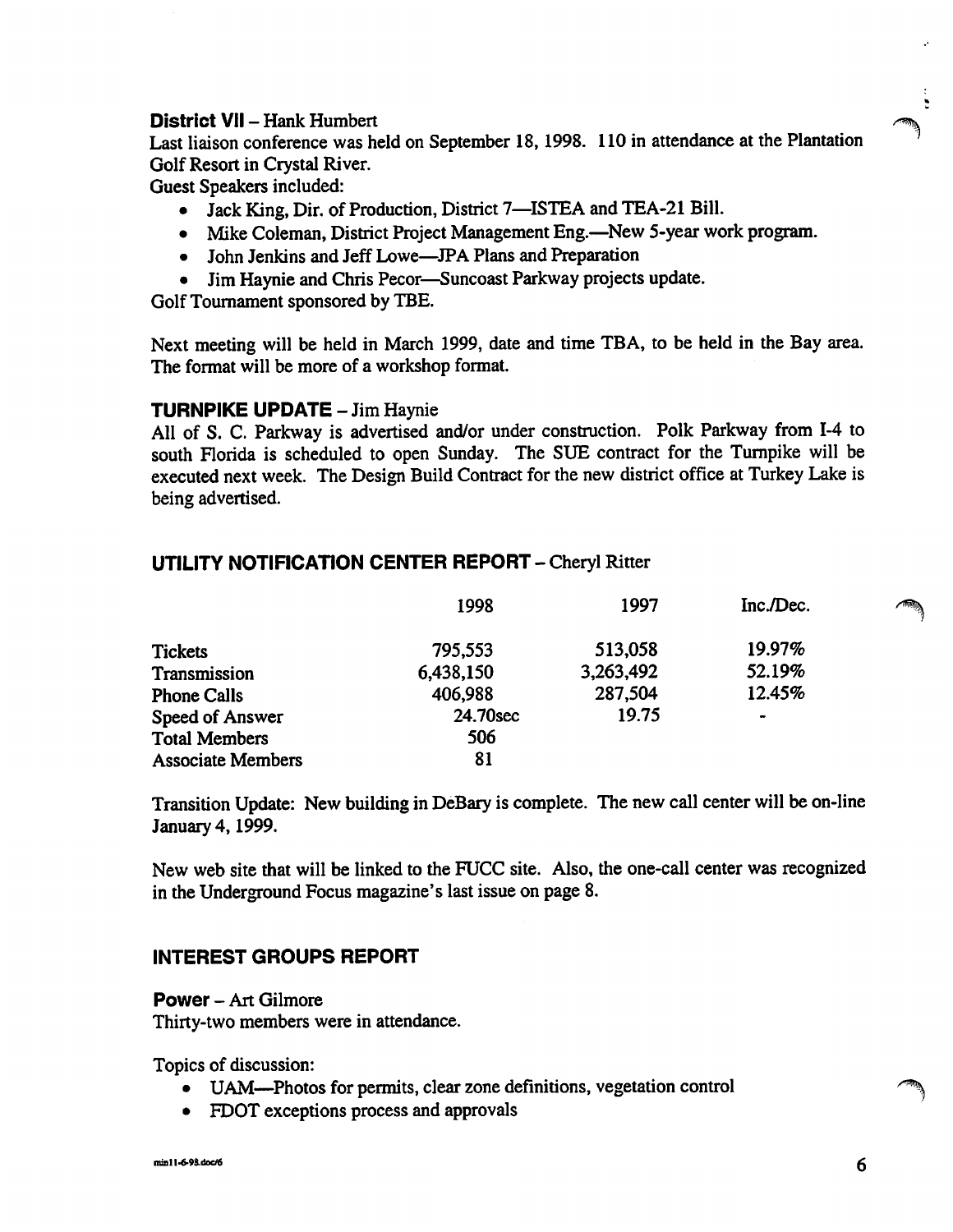- Directional bore concerns—utilities not locating service connections  $\bullet$
- Permit denial when all requirements are met—(political decisions)
- Proposed NESC change—extreme wind loading on poles under 60' in height  $\bullet$
- Grounding of adjacent facilities—Tel. & CATV pedestals within 6' of pad-mounted transformers.

# Telecommunications - Earl Christian, Bell South

Thirty-four members were in attendance.

Topics of discussion:

 $\overline{\phantom{a}}$ 

- CSX railroad is looking at approving poly-pipe. This could take a while.
- CSX railroad will now allow directional boring under their tracks.
- Low-speed rail in Orlando.
- Draft version of DOT's Subordinate Agreement
- Sunshine One Call's enforcement video will be available soon.
- Problems still exist with the DER in South Florida. Face-to-face communications between parties should be encouraged. The FUCC should look into getting a DER representative to speak at a future meeting.
- Report on the National Joint Use Conference, held in Louisville, Kentucky.
- Tom Kennedy (Florida Power) gave a report on the UAM.
- Topics were discussed for the May meeting's educational seminar: the subject chosen was "Facility's Damage Prevention"—a committee was formed.

Underground - Lawree Washington, TECO/Peoples Gas

19 members were in attendance.

Sunshine One-Call Center Progress Report - Carlos Solis

- New building is complete and an Open House will be held in February.
- Training employees for a January 4,1999 start-up date.
- Formulating a new grid system.
- In the process of developing new videos for distribution sometime in March.

JPA Survey Update - Steve Tidwell

• Process has been completed and the report has been forwarded to FDOT.

General Discussion -

- JPA Utility Estimate vs. Contractor's Price
- Discussed the relocation schedule.
- Tom Kennedy requested feedback for the UAM workshop on Friday.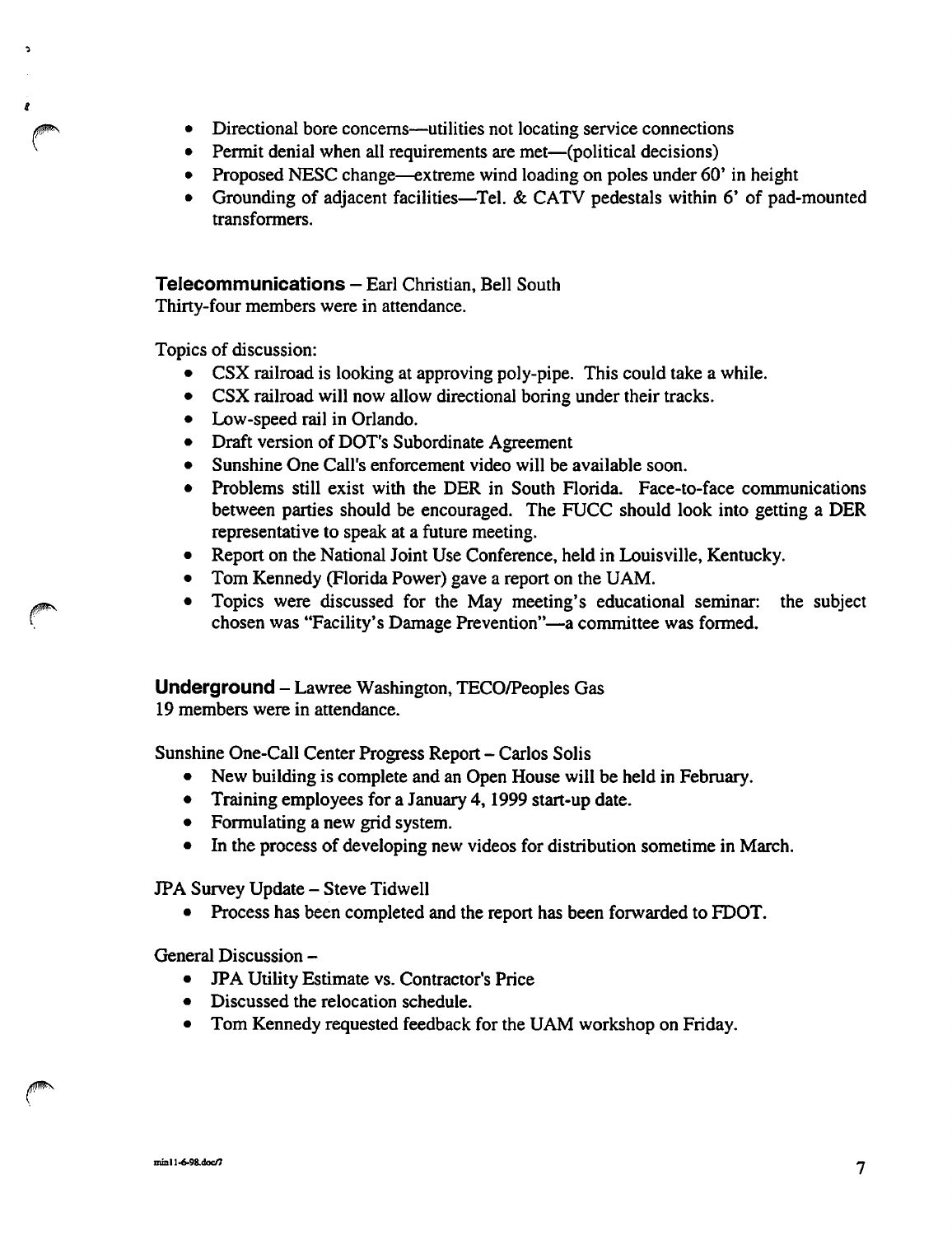# SUBCOMMITTEE REPORTS

### UAM --- Tom Kennedy

The UAM Subcommittee held its second meeting at the fall FUCC conference to review the proposed changes in the UAM in preparation for the rule-making workshop on November 6, 1998. Verbal comments will be given at the workshop with written comments to be submitted at a later date. See Tom if you want to be added to the fax list.

Joint Use - Mark Sweet No report.

#### Electronic Permitting - Biil Hetherington

Met last month in Bartow with 14 people in attendance. The final presentation of the software and permit process was made, and Beta testing is on going.

# FDOT Pay Items - Carlos Solis

No report.

# CADD Transfer - Jan Sands Ash

Microstation versus CADD suggestions are appreciated.

# Conference Planning - Betsy Becker

- Future meetings:
	- February 1999, Ocala Hilton, Ocala, Florida—please register early
	- May 1999, Jupiter Beach, Florida—annual educational seminar
	- July/August 1999, Marco Island, Florida
	- February 2000, Tallahassee, Florida?
- Sponsors are needed.
- FDOT please use your internet e-mail addresses.

#### Membership - Stan Numberger

Reviewed responsibility of the Membership and Promotion Subcommittee. Brainstormed ideas for increasing membership. Create a newsletter for getting a broad range of information out to the local UCCs.

# Steering - Bill Hetherington, Vice Chairman

12 members in attendance.

• Authorized the formation of a web-site development committee. Anyone interested please contact Bill Hetherington or Dave Appier.